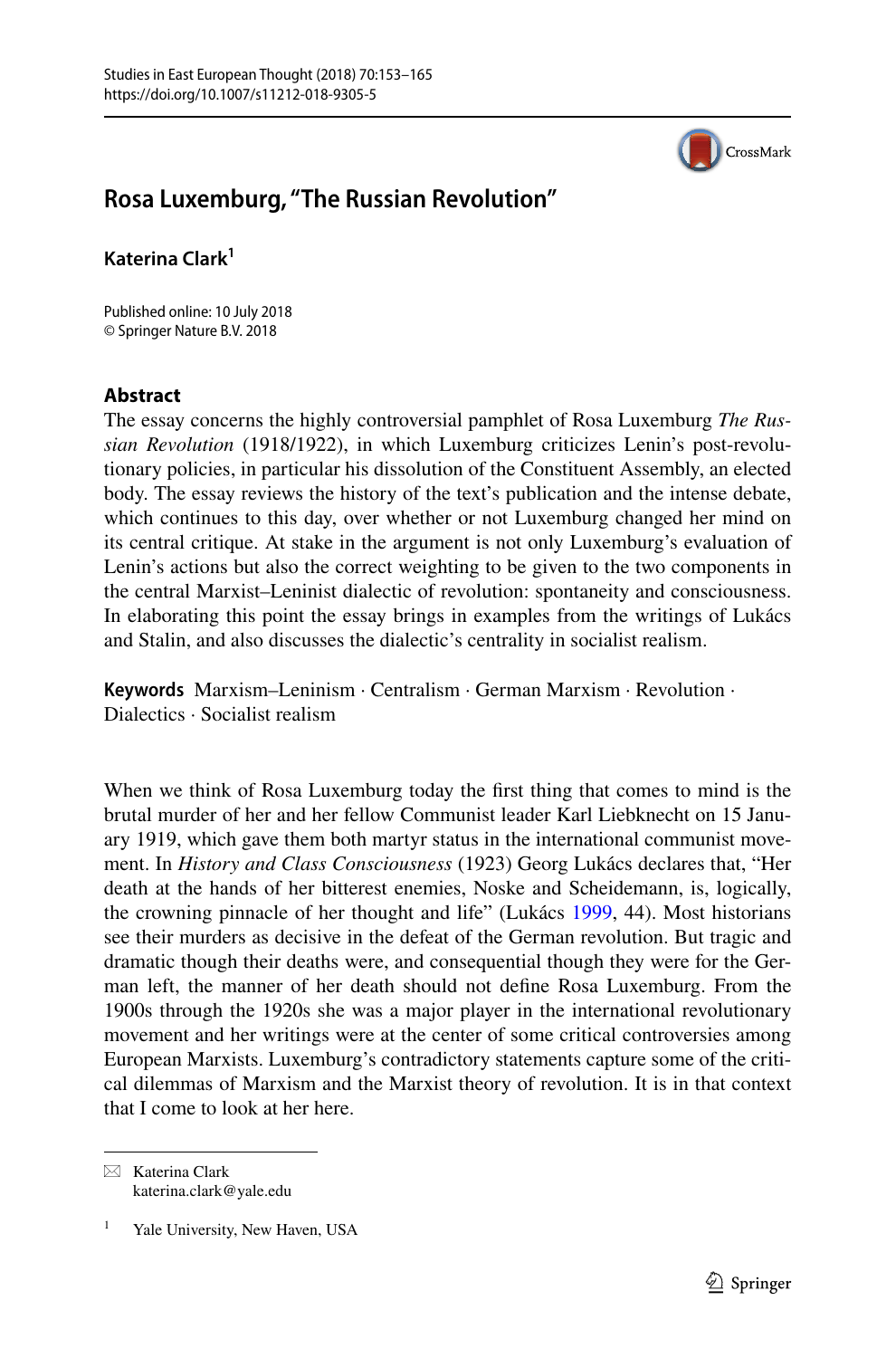As a sign of the importance of Luxemburg's ideas, it is telling that Lukács devoted two chapters to her in *History and Class Consciousness* (1923). But it is also symptomatic of the controversial status of her writings and their contradictory nature that the frst of these gives a positive evaluation of her ideas and the second a largely negative one. The frst chapter dates from January 1921 when her death was fairly recent, but Lukács opens the second, dated a year later (January 1922), with Paul Levi's publication that year of Luxemburg's last major work, *The Russian Revolution* (1918), and the attempted rebuttal by Clara Zetkin and Adolf Warski of Levi's assessment of Luxemburg's position on the Revolution, joining the bitter controversy among German Marxists as to whether Luxemburg had meant her criticisms of the Bolshevik Revolution and the way Lenin had handled the aftermath, or changed her mind on them, and whether these criticisms were justifed. Here I will argue, in reviewing some of the major contributions to the controversy, that the furor (which continues to this day) was because *The Russian Revolution*, like many earlier texts by Luxemburg, not only critiques Lenin's revolutionary practice but does so in terms of the central dilemma of the Marxist–Leninist theory of revolution: the role of "spontaneity" in a revolution as compared with the role of "consciousness" i.e. politically informed and disciplined action that is guided by a revolutionary "vanguard". Roughly speaking, while Lenin privileged "consciousness", Luxemburg had a predilection for "spontaneity".

But frst some background on the publication history of *The Russian Revolution* and the responses to this text. Luxemburg began writing it while in Breslau prison in September–October, 1918, and though it was never fnished it was published posthumously in 1922 by one of her friends and fellow Spartacist, Paul Levi. Even before the pamphlet appeared it was controversial, because it was taken by many to be an attack on Lenin's post-revolutionary policies. Luxemburg had in fact been initially ecstatic about the revolutionary events in Russia, which she variously called "an elixir of life" and the "potential 'salvation' of Europe that would "open a new epoch in world history", but she became more and more disillusioned with the Bolshevik post-revolutionary administration. She announced her intention of publishing her criticisms of the Russian Revolution in the form of a pamphlet and could not be dissuaded (Nettl [1969,](#page-12-0) 430; Levi [1922,](#page-11-1) 1; Zetkin [1922,](#page-12-1) 7–8).

In the summer of 1918 Luxemburg smuggled out of the prison the frst of a projected series of articles, "The Russian Tragedy", which was largely a vent against the treaty of Brest-Litovsk and which she submitted to the illegal paper *Spartakus Briefe* where Levi was one of the three editors. They published it reluctantly in the September issue, adding a cautionary note of their own. She then wrote a further article containing a still sharper attack directed in particular at the supplementary protocols of the treaty; this time the editors decided not to print it. Levi thought her critique of the Bolsheviks, and especially her charge that they were considering an alliance with German imperialism, took matters too far, so he went to see her in prison to persuade her to desist from publishing such attacks. According to him, after a lengthy exchange she agreed not to publish the infammatory article, though it was only the argument that her remarks would be misused by enemies that convinced her. Luxemburg proposed instead to compose a separate and much more detailed booklet on the subject, which became *The Russian Revolution*. After Levi's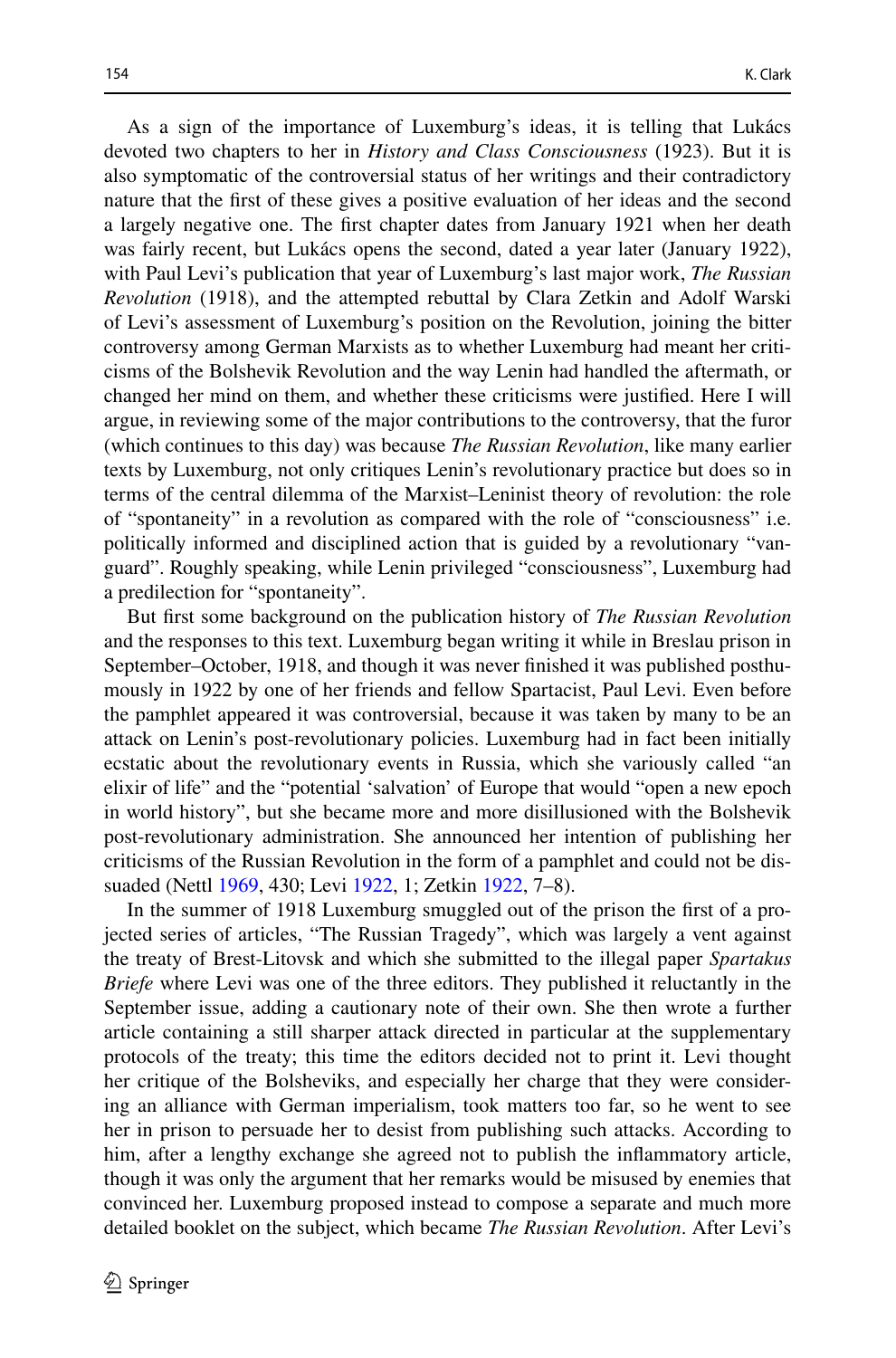departure she wrote out a draft which she sent to him in September 1918 through an intermediary, declaring in her accompanying letter "I am writing this pamphlet only for you and if I can convince *you* then the efort isn't wasted" (Nettl [1969,](#page-12-0) 430; Levi [1922](#page-11-1), 1). The Party was less enthusiastic however. Allegedly, authorities in Moscow, possibly Lenin himself, put pressure on Levi to state publicly that Luxemburg had changed her mind about the Revolution. One of Luxemburg's biographers, Elżbieta Ettinger, even claims that in the fall of 1921 Clara Zetkin came back from Moscow with an instruction to burn the manuscript, a claim that has not been substantiated (Ettinger [1986,](#page-11-2) 226).

In *The Russian Revolution* Luxemburg presented three main criticisms of Leninist policies instituted after the Revolution. Firstly, she was against the promulgation of the right of nations to self-determination, a principle which she, a forthright internationalist idealist, had always staunchly opposed. Second, as a socialist purist, she also attacked the post-revolutionary distribution of land to the peasants. Rather than have land parceled out into small landholdings, she contended, it should have been nationalized. Ironically, at the end of the 1920s the Soviet Union was efectively to nationalize land with a "collectivization" that rendered farming subject to centrally planned control (not of course the kind of nationalization she had in mind). Luxemburg admitted that both these measures were born of expediency, necessitated by the war, the dire economic conditions, and so forth. At the same time, she cautioned that to institutionalize them would lead to drastic consequences: "The danger begins only when they make a virtue of necessity and want to freeze into a complete theoretical system all the tactics forced upon them by these fatal circumstances" (Luxemburg [1922,](#page-12-2) 118, [1970,](#page-12-3) 79).

It was the third of Luxemburg's main criticisms in the pamphlet on Leninist policies that will be our main concern here. It attracted the most polemical attention because it engages that central dilemma in the theory of revolution: how much direction and control is required and to what extent revolution can be efected by popular will. The pamphlet is best known for Luxemburg's attack on one of the early actions of the Bolsheviks in power, the dissolution of the Constituent Assembly (*Vserossiiskoe uchreditel'noe sobranie*), a constitutional body convened in Russia after the October Revolution of 1917. The Assembly met for a mere thirteen hours during January 1918, whereupon it was dissolved by the All-Russian Central Executive Committee, making the Third All-Russian Congress of Soviets the new governing body of Russia. Luxemburg's outrage at the dissolution of the Assembly, an elected body, and her insistence on the importance of sufrage in a socialist government is one of the reasons why this text is often seen as anti-Leninist, providing, some allege, an almost "clairvoyant indictment of the Bolsheviks" (e.g. Nettl [1969,](#page-12-0) 436). It was notably promoted as such by Bertram D. Wolfe, one of many prominent communists who fipped to cold warrior. His translation of the text, published in 1947 and again in 1961, served as its main English language source for many years, and his interpretation of it, laid out in his pointed and framing introduction, became the standard Cold War reading of the text itself.

The text is actually ambiguous in its evaluation of the Revolution and contains some countervailing declarations praising Lenin and his actions in the Revolution. Lenin and Luxemburg had been locked over the frst two decades of the twentieth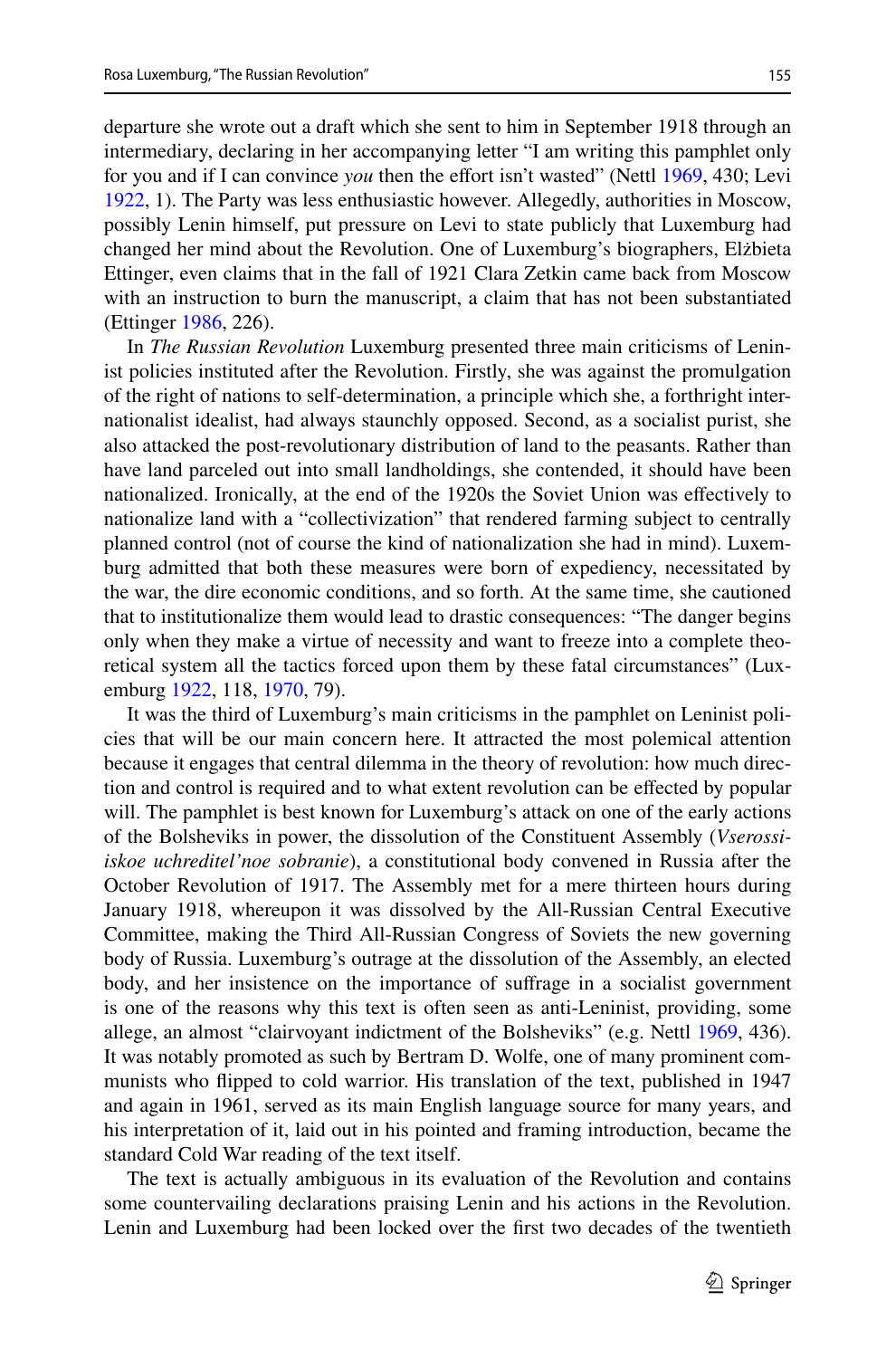century in back and forth polemics, but this did not mean that Luxemburg did not value and respect him. For example, in *The Russian Revolution* Luxemburg writes:

Thus it is clear that in every revolution only that party is capable of seizing the leadership and power which has the courage to issue the appropriate watchwords for driving the revolution ahead, and the courage to draw all the necessary conclusions from the situation. … The Party of Lenin was the only one which grasped the mandate and duty of a truly revolutionary party and which, by the slogan – "All power in the hands of the proletariat and the peasantry – ensured the continued development of the revolution." (Luxemburg [1922,](#page-12-2) 80, 81; Luxemburg [1970](#page-12-3), 38)

Such strong endorsements of Lenin and the Revolution notwithstanding, they did not compensate in the minds of her detractors for the fact that Luxemburg was contending that the dissolution of the Constituent Assembly contravened socialist principles and threatened the very purpose of the Revolution. As Stephen Eric Bronner has put it, "The diference here does not merely involve a matter of tactics, but a fundamentally diferent conception of revolution itself". In Luxemburg's formulations, Bronner continues, "the curtailment of democracy becomes a cure that is worse than the disease" (Bronner [1981](#page-11-3), 64).

Luxemburg's denunciation of Lenin's policies could not be left unchallenged. In a bid for damage control Clara Zetkin, a long-standing comrade of Luxemburg, argued that she had not really meant what she said in this booklet, or rather that she had changed her mind. In *Um Rosa Luxemburgs Stellung zur russischen Revolution*, a book she published in 1922 after *The Russian Revolution* appeared, Zetkin joined other party loyalists such as Karl Radek (in his brochure *Rosa Luxemburg, Karl Liebknecht, Leo Jogiches*, 1919) in contending that when Luxemburg was in prison (where she wrote the pamphlet) she had been cut of from the world with very limited access to information, largely from newspapers, and became very concerned about what she heard of the Russian Revolution (Radek [1918\)](#page-12-4). But when Luxemburg was released on November 8, 1918 in time to take a leading role in the Spartacist movement and its abortive attempt of 1918–1919 at revolution in Germany, Zetkin alleges, she quickly changed her mind about Leninist centralism. Then "the diferences of opinion between her and us came to an end" as she followed "a frm line, the correct line". To back this up, Zetkin cites a series of articles in the communist party mouthpiece *Rote Fahne*; they are largely unattributed, but she claims reliable sources have identifed them as by Luxemburg, arguing further that since Luxemburg had become such a powerful force behind *Rote Fahne* and nothing could have been published there without her consent, the Party's position presented there was essentially hers. The articles Zetkin cites and pronounces as Luxemburg's "last and fnal testament" not only praise Lenin's actions but also draw a distinction between the bourgeois understanding of democracy and revolutionary democracy, demonstrating to Zetkin's mind that Luxemburg has changed her opinion on Lenin's undemocratic actions in dismissing the Constituent Assembly (Zetkin [1922](#page-12-1), 10, 62, 65, 66, 70, 72–73, 74, 76, 85, 103).

Zetkin also raises doubts about how fnal the manuscript Levi published was, revealing that she and Levi had gone to Luxemburg's apartment after her death and,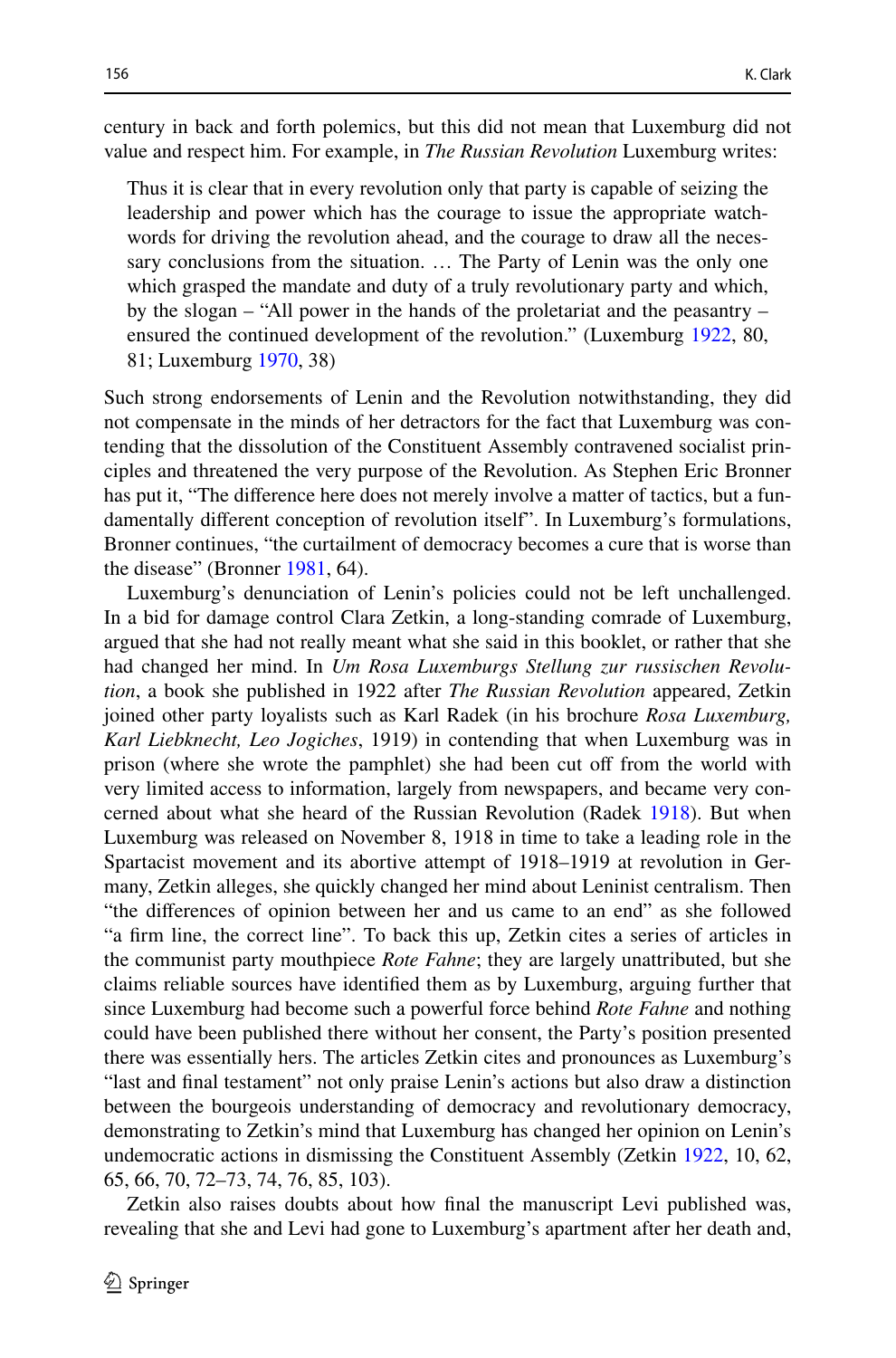fnding her papers strewn all over the place after a police raid, had attempted to cobble together a more or less coherent manuscript. It was fragmentary, and some of the criticisms made in the exercise books they found there contradicted Luxemburg's statements elsewhere. Leo Jogiches, Luxemburg's long-term lover, the Party activist "closest to Rosa both personally and ideologically", was so "decisively against publication" that he asked Zetkin to burn the books. But Zetkin couldn't bring herself to do it and the manuscript ended up in Paul Levi's hands (Zetkin [1922,](#page-12-1) 7–8, 10).

In point of fact, Zetkin was not entirely wrong about the incomplete and problematic nature of the text Levi used. An article of 1928 by Felix Weil, the Jewish German-Argentine Marxist, who provided the funds for the Institute for Social Research in Frankfurt am Main, reveals that Luxemburg's drafts in notebooks had been entrusted to a comrade for safe-keeping during the January days of 1919 and then forgotten. This meant that neither Levi nor Zetkin was using the Luxemburg original when they wrote their respective pieces on it. But recently a bundle of papers had been found in Berlin that proved to be the lost manuscript of *The Russian Revolution*. This manuscript had 108 pages, of which 87 corresponded to "The Russian Revolution" as published, and Weil speculated as to whether the most coherent section of the remainder was meant to have been incorporated in that text, or to be part of something else, but had no defnitive answer. He was unable to say whether the original manuscript was substantially diferent from the one Levi published in 1922 or had a diferent import; the diferences he detected consisted largely in such discrepancies as using "*Klassenwerke*" instead of "*Klassenverhältnisse*" (Frölich [1967,](#page-11-4) 241; Weil [1928,](#page-12-5) 285, 286, 287, 288).

Zetkin in her tract, however, couches her account of the publication history in Manichaean terms. She idealizes Luxemburg as "the sacred glowing heart of the proletariat", "their clearly recognized brain", and "the most brilliant head of the Marxist school". But the perfdious Levi, a "desert[er] from the camp of the proletarian revolution", who has gone over to the side of the counter-revolutionaries and "compromise[d] with the capitalists", she alleges, had essentially used this genial Marxist as a cover in pursuing his "own barbed armed confict against the Bolsheviks". In his extended introduction, she charged, Levi misrepresented the true nature and circumstances of Luxemburg's pamphlet, identifying her position with "the camp of the reformists" (Zetkin [1922,](#page-12-1) 5, 7, 134, 132).

Indeed, the publication of Luxemburg's pamphlet on the Revolution was no innocent gesture on Levi's part. He himself provided a 63-page introduction, longer than the 53-page text itself. In it he says little about Luxemburg's text until page 54, but in the preceding sections one soon begins to suspect that Levi published *The Russian Revolution* with its purported anti-Leninist message not so much to discredit Lenin's handling of the Revolution per se, but as an indirect form of self-justifcation after he had been expelled for publicly criticizing the Communist Party's tactics during the March Action of 1921 (uprisings of German workers that were defeated). Now that he (so recently head of the German Communist Party) is freer to attack Bolshevik policies, Levi contextualizes Luxemburg's position not in terms of the events she analyses so much as in terms of events in the Soviet Union that had occurred more recently, since Luxemburg's death, and the policies implemented in response, contending that the Revolution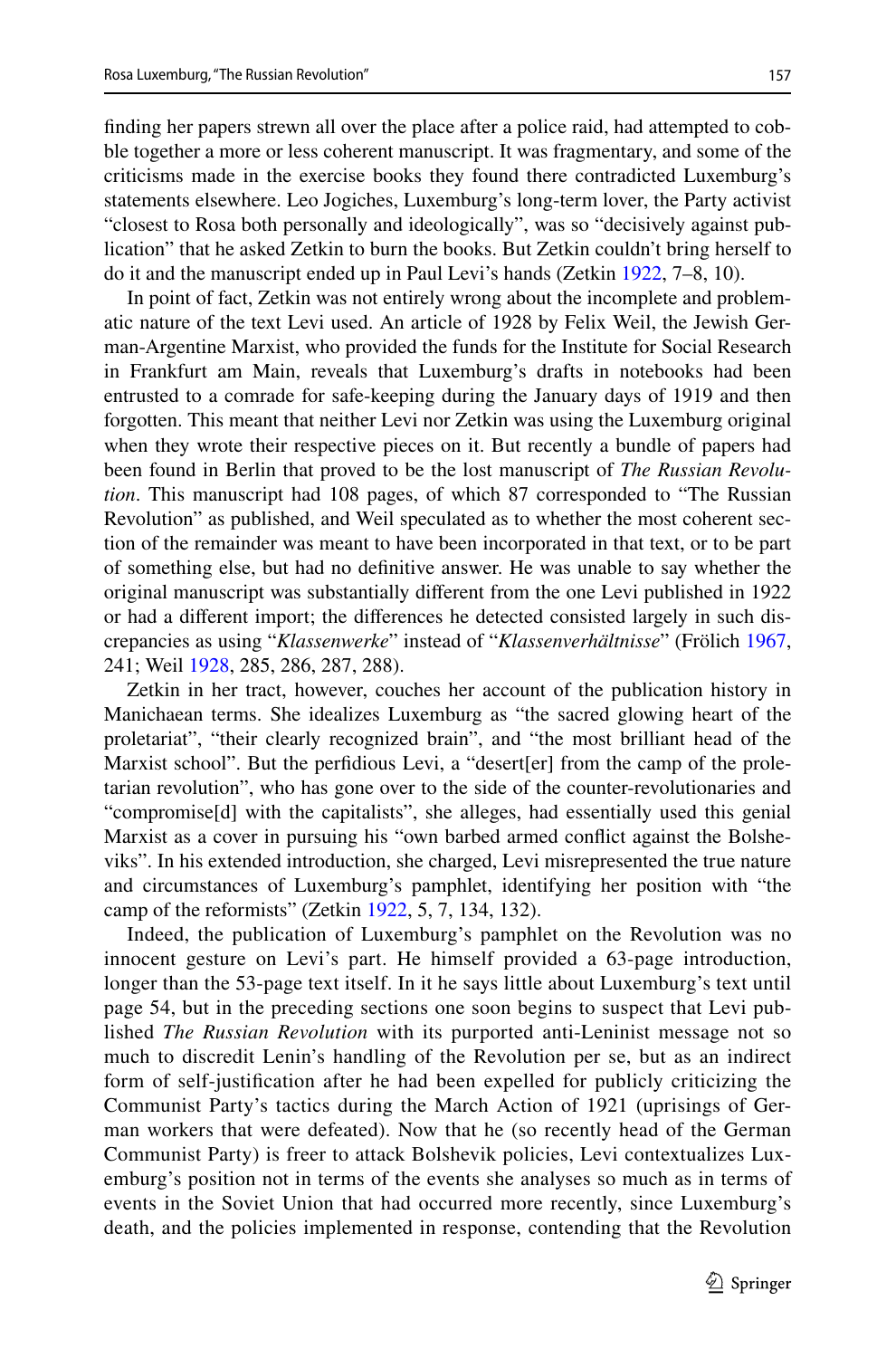was betrayed in early 1921 and that her conclusions in *The Russian Revolution* foreshadowed this. He lists a series of Bolshevik actions that year as evidence of this "betrayal": worker unrest put down in February and resurfacing in the ensuing Kronstadt revolt of March that was brutally suppressed by the Bolsheviks, and the announcement of the New Economic Policy (NEP) the same month (Levi [1922,](#page-11-1) 17, 15, 53, citation on 61).

In a sense both sides of this dispute were right in that Luxemburg was ambivalent about the Russian Revolution because it represented the frst major—spectacularly major—triumph of the revolutionary cause but was to her disturbingly fawed. But, that said, to argue about whether in this pamphlet or in the ensuing months Luxemburg was pro- or contra- this or that Leninist measure is to miss the point. She herself always argued that revolutionary movements and revolutions as they occur are bound to prove imperfect realizations of theory. To her, the road to revolution "does not proceed in a beautiful straight line" (Luxemburg [1971,](#page-12-6) 86, [2008](#page-12-7), 168). As she put it in "The Russian Revolution", there "is no key in any socialist program or textbook. That is not a shortcoming but the very thing that makes scientifc socialism superior to the utopian varieties" (Luxemburg [1922,](#page-12-2) 84, [1970,](#page-12-3) 70). This is because "it is not in [social democracy's] power to bring about historical situations by resolutions at party congresses.… Man cannot keep historical events in check while making recipes for them, but he can see in advance their apparent calculable consequences and arrange his mode of action accordingly" (Luxemburg [2008](#page-12-7), 166, [1971](#page-12-6), 84).

Luxemburg, then, was opposed to dogmatic, prescriptive theory. The reader is hard-pressed to fnd statements from Marx among her writings. In this respect her texts mark a strong contrast with Lenin's, who stated at the outset of *State and Revolution,* written in 1917 virtually on the eve of the Revolution, "that in order to *reestablish* Marx's authentic doctrine on the state" "it will be necessary to adduce a whole series of lengthy quotations from the works of Marx and Engels themselves" who will be "quoted as fully as possible" (actually it is predominantly Engels he cites) (Lenin [1992](#page-11-5), 7–8).

Luxemburg in a sense does not need chapter and verse, because for her to insist on "Marx's authentic doctrine" and to illustrate it with quotations claimed to be canonical would be to "freeze [his ideas] into a complete theoretical system". And yet at the same time to eschew all guiding principles and predictions would be to render the revolutionary movement potentially anarchic and directionless. How to calibrate, how to reconcile the two poles was in a sense her self-assigned task, and no easy one. She wanted her analyses to be "scientifc, to be grounded in actuality and informed by Marxist theory, but in her writings she is periodically carried away as she presents visionary scenarios in a lyric tone. In such passages the revolution emerges not as an organized and purposefully pursued political event, but as an actor in its own right. We see this, for example, in a passage from "The Russian Revolution" in which she argues in favor of sufrage and retaining the Constituent Assembly as an elected body: "It is precisely the Revolution which creates by its glowing heat that delicate, vibrant, sensitive political atmosphere in which waves of popular feeling, the pulse of popular life, work for the moment as the representative bodies in the most wonderful fashion". Earlier in the same section of the text she insists that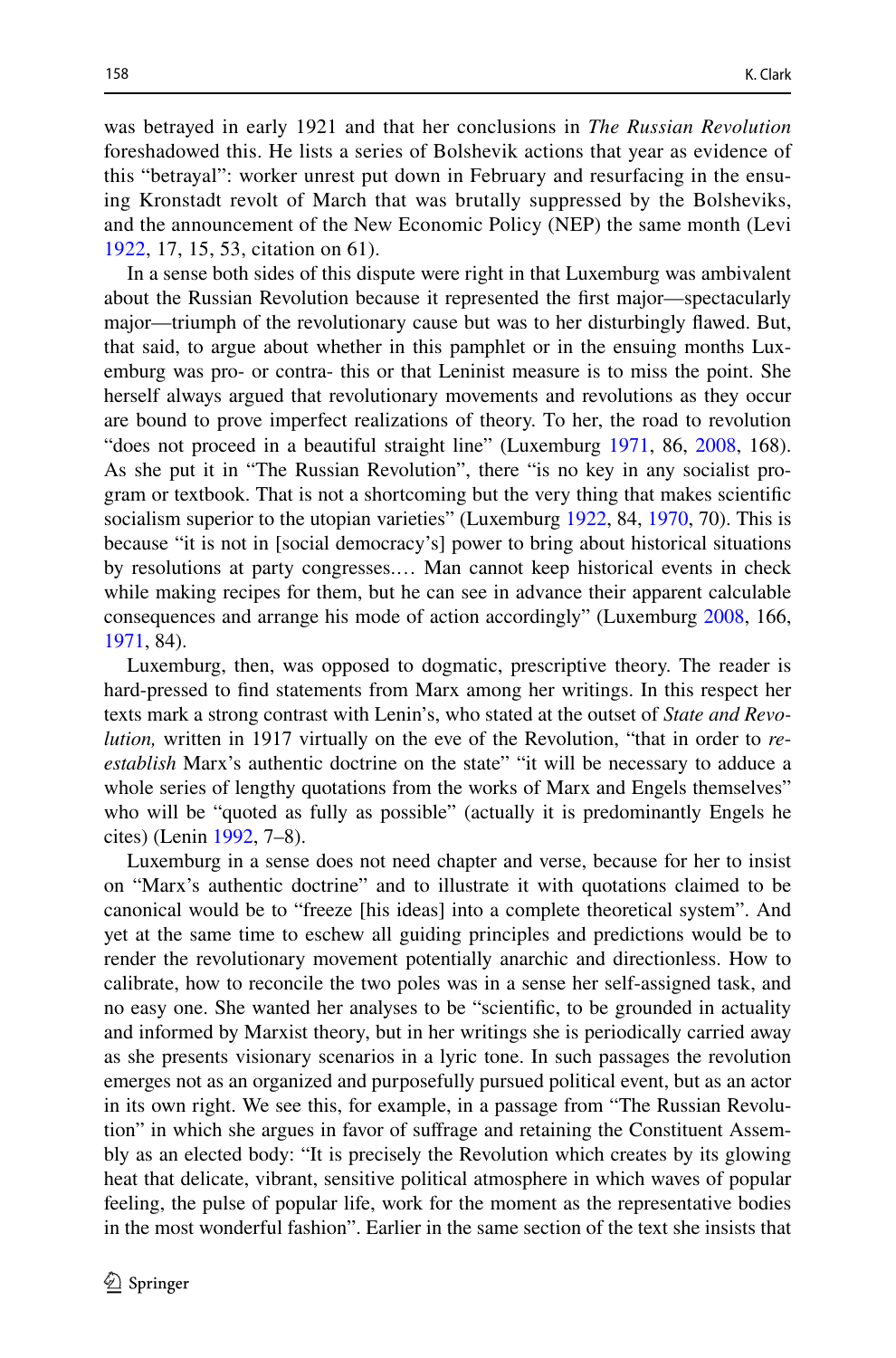Luxemburg's somewhat dreamy-eyed invocation of "the living fuid of the popular mood" is a fgure for her signature theoretical position: her commitment to the "mass strike" and what is often called today "mass action", and her privileging of what she saw as its spontaneous nature over direction from above. Since her "Organizational Questions of Social Democracy" of 1904 (also known as "Leninism or Marxism"), she had argued for the critical importance in revolutions of direct, independent action of the masses; cutting that off was what Levi had deemed "the Bolsheviks' big mistake". "The great tragedy of the Russian Revolution", he contended in his Introduction, was the Bolsheviks "muzzling at the beginning the action of the proletarians" (Levi [1922](#page-11-1), 61).

Luxemburg's advocacy of direct action ran counter to Lenin's ideas as outlined in two key texts: *What Is to Be Done?* (1902) and "One Step Forward, Two Steps Back" (1904). In multiple texts she challenged Lenin's insistence in these two canonical publications and elsewhere that the revolutionary masses had to be subordinated to a "vanguard of the proletariat", a highly "conscious" and educated Party elite. Luxemburg maintained, for example, that "Social Democratic Centralism cannot be based either on blind obedience or on the mechanical submission of the party's militants to their central authority", arguing further that "[Lenin's] line of thought is concerned principally with the control of party activity and not with its fertilization, with *narrowing* and not with *broadening*, with *tying the movement up* and not with *drawing it together*" (Luxemburg [2004](#page-12-8), 252, 256). Russia's 1905 revolution was the frst time that mass strikes had been successful in crippling the state. Buoyed by this, Luxemburg produced her most comprehensive formulation of her position in her famous text "The Mass Strike, The Party and the Trade Unions" (1906), which was, ironically, composed in part in response to conversations she had with Lenin in Finland about events in Russia.

In *What Is to Be Done?* (1902), Lenin had labelled revolutionary spontaneity a dangerous, revisionist concept that left revolutionary action open to arbitrary and inefective measures. He insisted that "The history of all countries shows that the working class exclusively by its own efforts is able to develop only a trade union consciousness", and so "a 'dozen' experienced revolutionaries, trained professionally no less than the police should be charged with organizing and centralizing all the clandestine aspects of the work—the drawing up of leafets, the working out of approximate plans". And these experienced revolutionaries would constitute "a gen-uine vanguard of the most revolutionary class" (Lenin [1988](#page-11-6), 98, 187, 239). Luxemburg, however, countered in her later text on the mass strike:

There are quite defnite limits set to initiative and conscious direction. During the revolution it is extremely difficult for any directing organ of the proletarian movement to foresee and calculate which occasions and factors can lead to explosions and which cannot… The element of spontaneity [*das Element des Spontanen*], as we have seen, plays a great part in all Russian mass strikes without exception, be it as a driving force or as a restraining infuence. … The revolution, even when the proletariat, with the social demo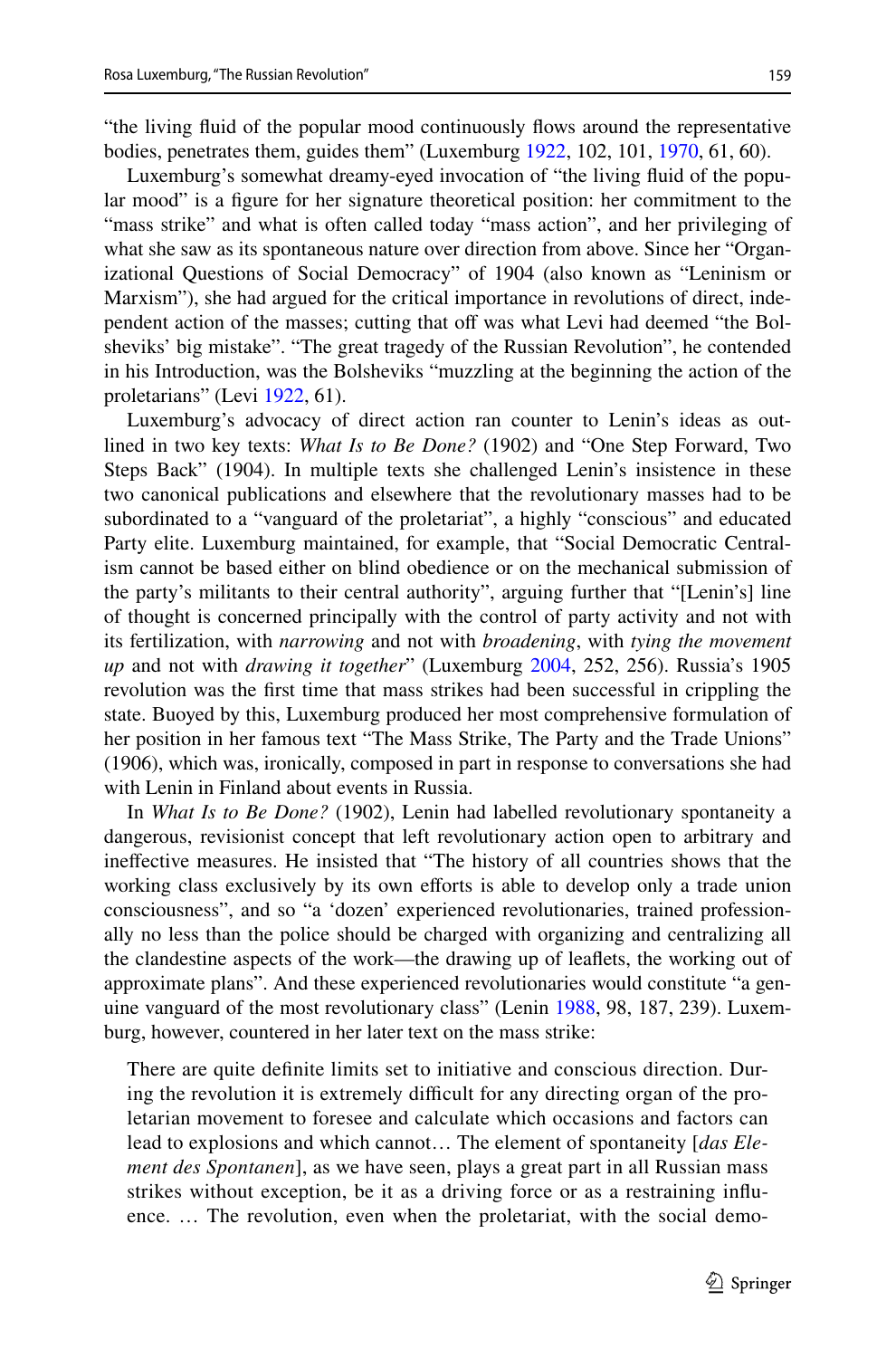crats at their head, appears in the leading role, is not a maneuver of the proletariat in the open feld, but a fght in the midst of the incessant crashing, displacing, and crumbling of the social foundations. In short, in the mass strikes in Russia the element of spontaneity [*das Element der Spontanen*] plays such a predominant part not because the Russian proletariat is "uneducated", but because the revolutions do not allow anyone to play the school-master with them. (Luxemburg [1971,](#page-12-6) 64–65; Luxemburg [2008,](#page-12-7) 148)

We note that the phrase "the element of spontaneity", occurs twice in this passage, giving it greater emphasis.

Luxemburg contended that the working classes are somehow enlightened in the process of revolutionary struggle. It is the mass strike, what is often called today the mass action, often occasioned by *economic* grievances, which becomes their school where they attain *political* consciousness. Accounting for the revolutionary uprising in Petersburg in 1905, the key moment of that revolutionary year, in her "Mass Strike…" she wrote:

But this frst general direct action reacted inwardly all the more powerfully as it for the frst time awoke class feeling and class consciousness [*Klassenbewusstsein*] in millions upon millions as if by an electric shock.…the proletarian mass, counted by millions, quite suddenly and sharply came to realize [*zum Bewusstsein kam*] how intolerable was the social and economic existence that they had patiently endured for decades in the chains of capitalism. Thereupon there began a spontaneous [*spontanes*] general shaking of and tugging at these chains.…[as all over the country people] suddenly awakened by the January lightning, bethought themselves of their rights and now sought feverishly to make up for their previous neglect. (Luxemburg [1971,](#page-12-6) 45; Luxemburg [2008,](#page-12-7) 129)

We note that, as I have indicated above, in the original, German version of this passage Luxemburg's account of the January uprising in Petersburg is efectively framed by the dialectic of spontaneity and consciousness (*Bewusstsein*) and the masses "spontaneous" actions are shown to lead to greater consciousness. However, in some less visionary passages from the same text Luxemburg comes close to the Leninist position on the need for guidance by the "vanguard of the proletariat".

The social democrats are the most enlightened, most class-conscious vanguard of the proletariat. They cannot and dare not wait, in a fatalist fashion, with folded arms for the advent of the "revolutionary situation", to wait for that which, in every spontaneous people's movement, falls from the clouds. On the contrary, they must now, as always, hasten the development of things and endeavor to accelerate events. This they cannot do, however, by suddenly issuing a "slogan" for mass strike at random at any moment but make it clear to the widest layers of the proletariat the *inevitable advent* of this revolutionary period, the inner social factors making for it, and the political consequences of it. (Luxemburg [1971](#page-12-6), 79; Luxemburg [2008,](#page-12-7) 161)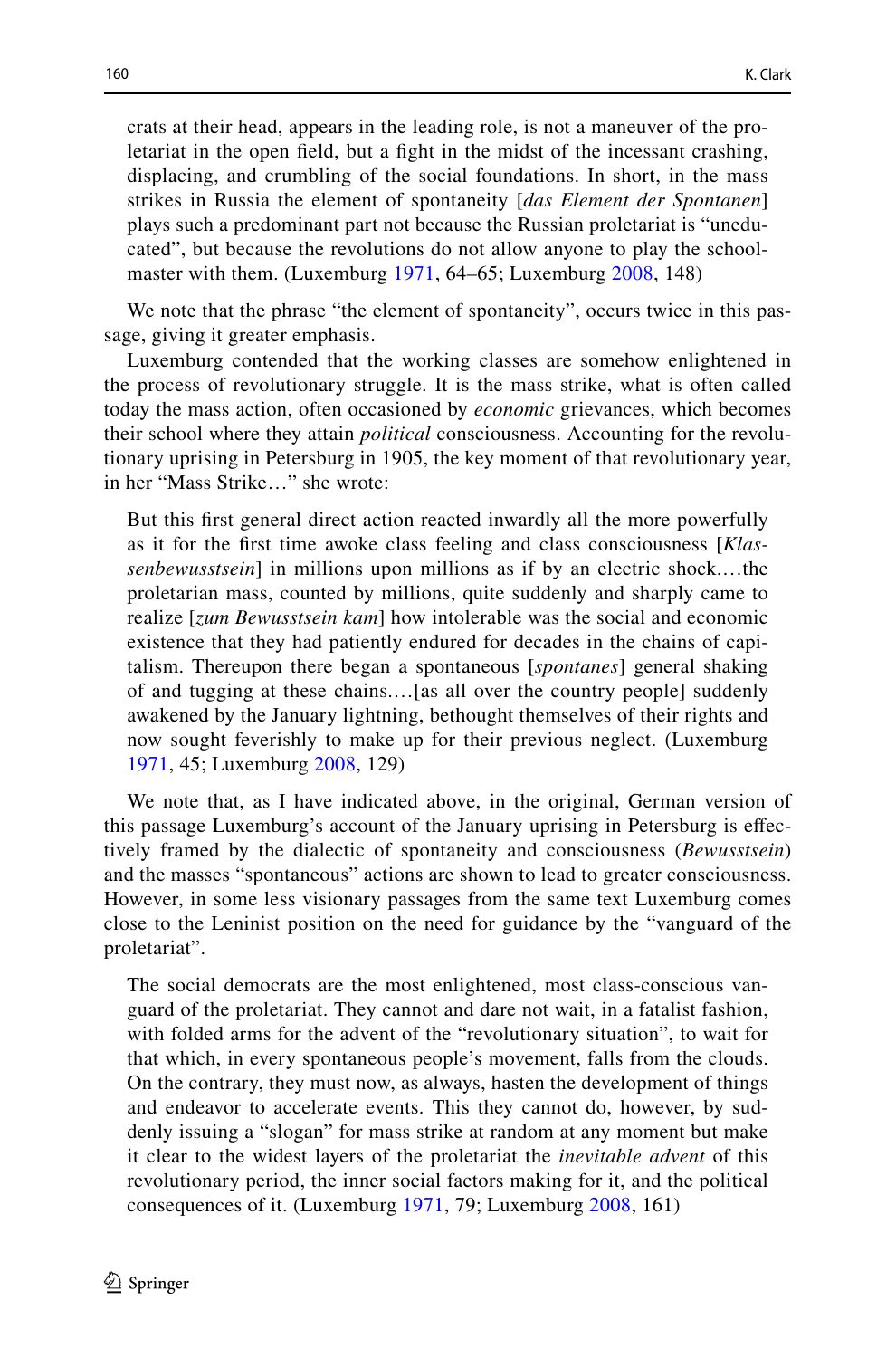Luxemburg and Lenin, then, used similar vocabulary when tackling these issues—"spontaneity", "consciousness", and even "the vanguard of the proletariat." Their diferences could be seen as diferences of emphasis and weighting about the degree of guidance and centralization that was necessary for making a revolution. Though they used the same terminology, the two had diferent understandings of the common terms. Luxemburg wrote of a vanguard emerging from within the proletariat, spontaneously, and capable of self-direction. That was *her* "vanguard of the proletariat".

Lukács disagreed with Luxemburg on the role of "spontaneity" in revolution and saw her as somewhat naïve on this issue. In his second, 1922 chapter devoted to her in *History and Class Consciousness* he contends she had a "*false view of the character of the proletarian revolution"* (Lukács [1999,](#page-11-0) 273). Her analyses were "undialectical" because of her "*overestimation"* of the revolution's purely proletarian character" thus "*underplaying the role of the party* in the revolution" (Lukács [1999,](#page-11-0) 278, 274, 275). A concomitant problem was her "overestimation *of the organic character* of the course of history", and of "*the spontaneous, elemental forces of the Revolution*"; that "determine[d] her attitude to the Constituent Assembly" (Lukács [1999,](#page-11-0) 277, 279). He also saw Luxemburg's voluntarist conception of the dynamic of revolution as wrong, because "the 'economics' of socialism will [not] prevail… by virtue of their own momentum… socialism would never happen 'by itself'" (Lukács [1999](#page-11-0), 282).

But one should not assume that Luxemburg was, as Lukács implies, an airy idealist. Like Lenin she believed in the necessity of violence in the interests of preserving a revolution, what in *The Russian Revolution* she likens to a Jacobin dictatorship. "[T]he socialist dictatorship", she says, "…cannot shrink from any use of force to secure or prevent any measures involving the interests of the whole". She is not, then, opposed to repression, but she sees the dissolution of the Constituent Assembly as a case where repression should not have been used: "…when it involves a deprivation of rights not as a concrete measure for a concrete purpose but as a general rule of longstanding efect, then it is not a necessity of dictatorship but a makeshift, incapable of being carried out in life" (Luxemburg [1922](#page-12-2), 107, [1971,](#page-12-6) 65–66). The German expression for the nature of what the translator calls a "makeshift" here, "*lebensunfähige Improvisation*," it is to be noted, prioritizes lived experience. In fact, the dispute between Lenin and Luxemburg about how to run Russia after the Revolution might seem to involve a matter of degree of repression. How many and which parties and groups must the Revolution suppress in the interests of its success, of maintaining power? Where does one draw the line between the included and the non-included in post-revolutionary society? Luxemburg was for greater inclusiveness and disagreed with Lenin about excluding the socialist revolutionaries, but both agreed on the need to exclude what they saw as counter-revolutionary elements.

Luxemburg's, to Lenin, heretical position on the mass strike was a thorn in his side and he repeatedly attacked her for it, particularly after the Great War. It became an item of contention not just within the German communist movement, but throughout Central and Eastern Europe. Most leading communist activists and theorists in Germany operated within a feld of discourse that extended from Berlin to Moscow and Petersburg; ideas and vocabulary circulated across the national borders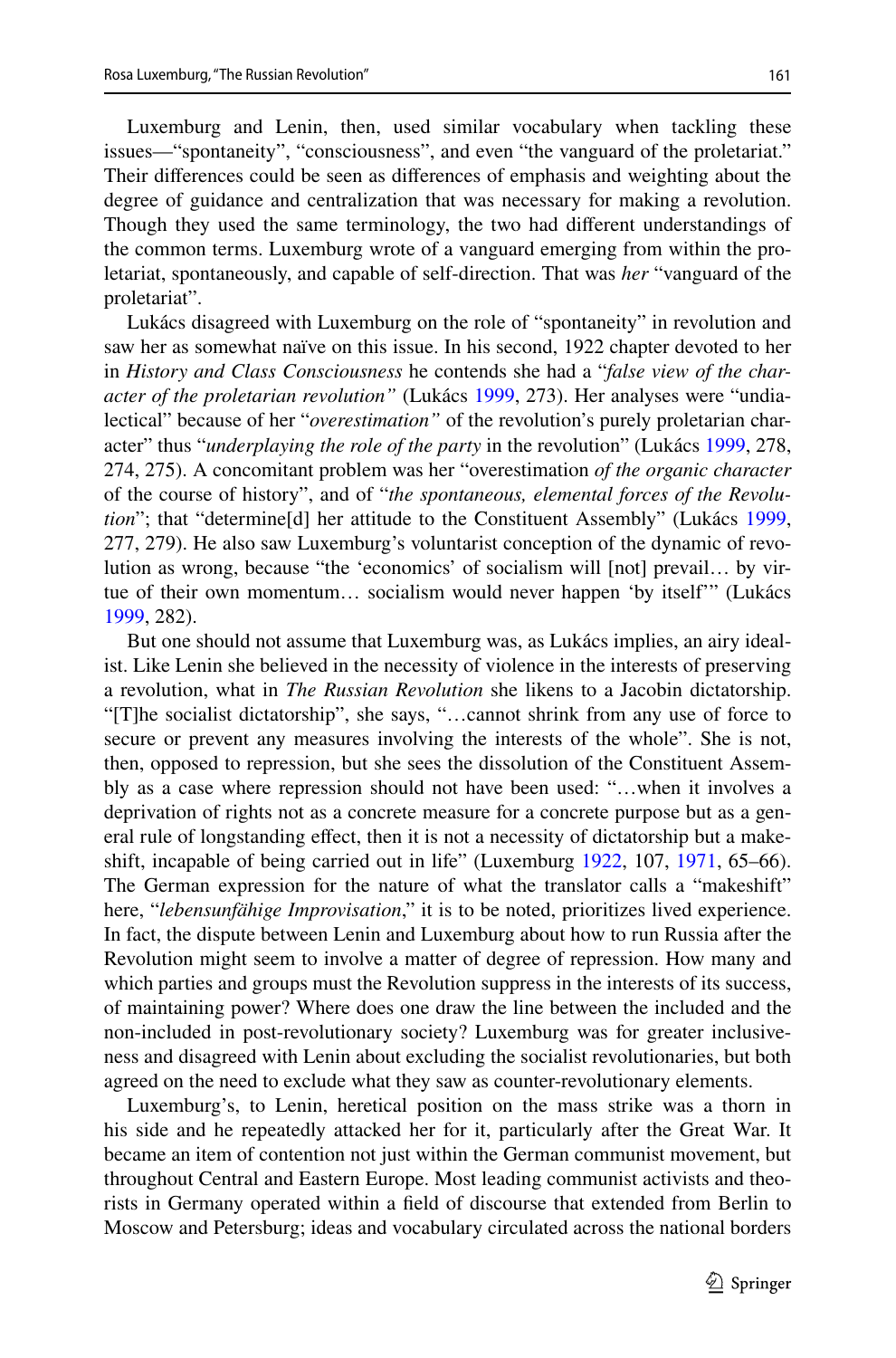of this vast area, but individual communists as well who moved around in a kaleidoscopic pattern from city to city, country to country. This itinerancy was particularly found among Polish Jewish Marxists like Luxemburg and Jogiches, and other Jewish communist compatriots with whom they intersected and collaborated at diferent times in diferent cities, such as Felix Dzerzhinsky and Karl Radek. Radek and Dzerzhinsky ultimately settled in the Soviet Union (though Radek played a leading role in the two major German post-war revolutions of 1918–19 and 1923). And though Luxemburg ultimately tied her fate to the German communist movement and Berlin, her writings were to a remarkable degree preoccupied with the Russian Revolutionary movement. In her key text, *The Mass Strike, the Political Party, and the Trade Unions,* one is amazed at her detailed knowledge of the myriad strikes and uprisings that took place all over Russia during those revolutionary months of 1905, including knowledge of events in fairly minor provincial towns. Clearly much of this was gained from Lenin and other Russian revolutionaries with whom she associated in Finland in the summer of 1906 when she wrote this text; but the point would be that she found the experience of Revolution in *Russia* in all its specifc detail so crucial for a program for revolution *in Germany*. In the case of another of her publications, *The Accumulation of Capital: A Contribution to an Economic Explanation of Imperialism* (*Die Akkumulation des Kapitals: Ein Beitrag zur ökonomischen Erklärung des Imperialismus*, 1913), which in some respects anticipates Lenin's later tract on Imperialism (especially in Luxemburg's Chapter 26), she devotes chapters 18-24 to an informed discussion of the Russian Legal Marxists.

The Germano-Russian frame of reference persisted in Bolshevik ideological debate throughout the 1920s even though communist internationalism, which Luxemburg so fervently espoused, might seem to have been abandoned by the Bolshevik leadership around 1924 when Stalin announced a policy of socialism in one country. One sees it still, for example in Stalin's "Letter to *Proletarian Revolution*. Some Questions Concerning the History of Bolshevism" (O nekotorykh voprosakh istorii bol'shevizma) which was published in number 6 (113) of that journal for 1931. The main target for Stalin's attack there is an article A. G. Slutskii published in number 6 the preceding year, "Bolsheviks on German Social Democratism in the Period of its Pre-War Crisis," but Stalin in his response takes several swipes at Rosa Luxemburg, lumping her together with her ideological opponents such as Kautsky and the Mensheviks, but also with Trotsky in an incongruous mélange of the then official demons of Soviet communism. Stalin discredits Luxemburg by citing Lenin's criticism of "German Leftist Social Democrats" in his article "On the Junius Brochure" (1916), which refers to a pamphlet Rosa wrote in prison and published under that pseudonym in October 1916. In his response to the brochure, Stalin points out, Lenin accuses Luxemburg of being too timid, fearing a split in the Social Democratic movement and consequently not going far enough, siding with the Mensheviks against the Bolsheviks whom she accuses of "ultra-centralism." In consequence, Stalin maintains, she "compos[ed] a utopian and semi-Menshevik scheme of permanent revolution (a distorted representation of the Marxist scheme of revolution), which was permeated through and through with the Menshevik rejection of the political union of the working class and peasantry, and counterposed it to the Bolshevik scheme of revolutionary democratic dictatorship of the proletariat and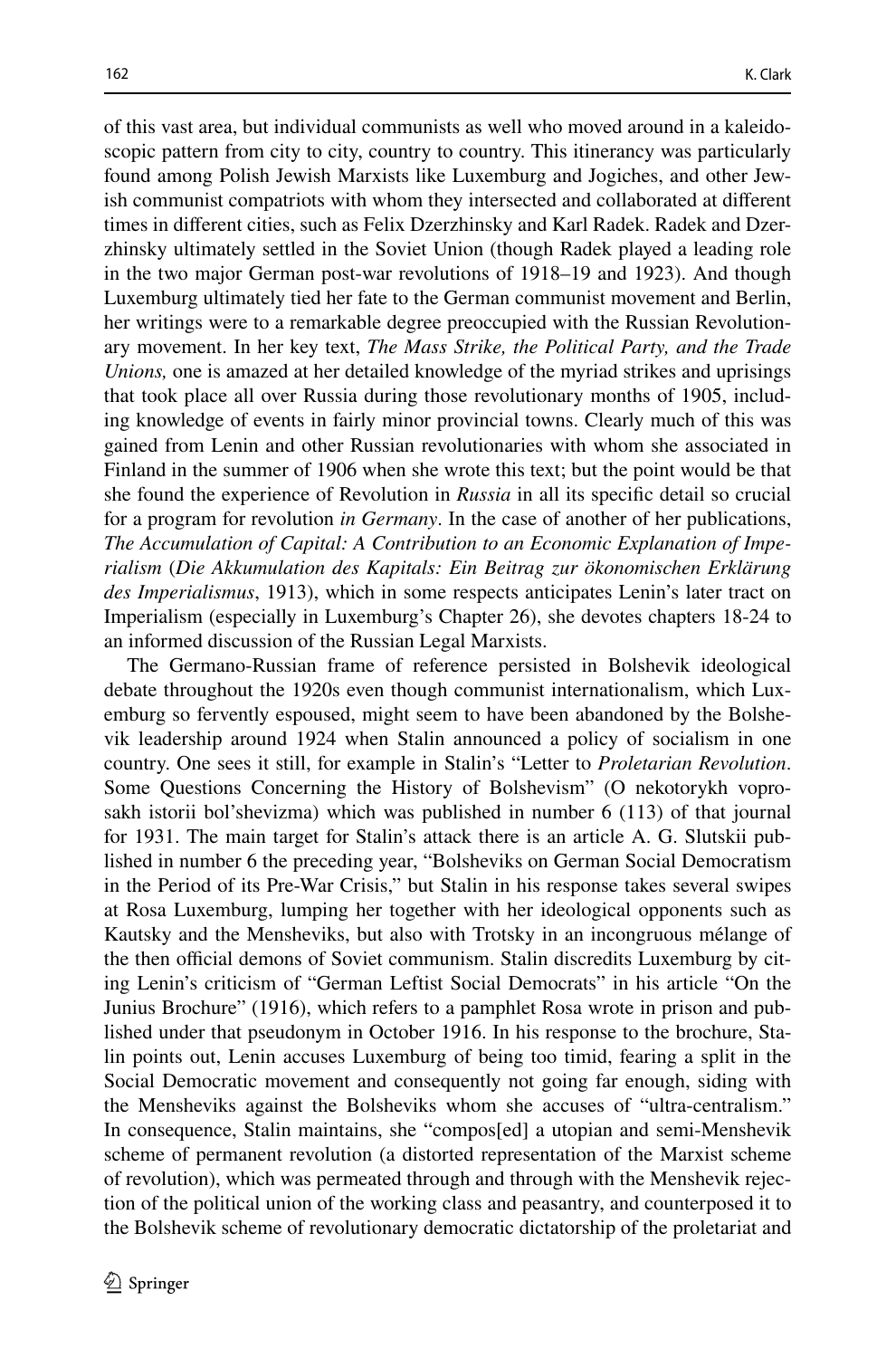peasantry," "a scheme later "picked up by Trotsky," implying that Luxemburg was the source of Trotsky's ideas!

At the very heart of Stalin's letter to *Proletarian Revolution* is the attack on Slutskii for contending that "so far not enough official documents have been found that attest to the decisive and uncompromising struggle of Lenin (the Bolsheviks) against centrism", a fact to which Slutskii pointed in arguing that Lenin did not sufficiently appreciate the danger of centrism in the International. "Even if we found a whole pile of such documents", Stalin continues, "Does that mean that the presence of what are just paper documents are sufficient to demonstrate true revolutionariness and true irreconcilability of the Bolsheviks regarding centrism? Who besides hopeless bureaucrats would rely on mere paper documents alone? Who besides archive rats does not understand that the Party and its leaders must be believed by their *deeds* above all and not by their declarations?" (Stalin [1951,](#page-12-9) 96).

Why did Stalin bring Rosa Luxemburg, who had after all been dead for over a decade, into this polemic with a recent Soviet article? Her presence in the "letter," essentially a manifesto, which became canonical for Marxist–Leninist–Stalinist thought until a fuller articulation of Stalin's views became available in the *Short Course of the History of the All*-*Russian Communist Party* in 1938, attests to her continuing prominence in communist ideological debate. It also attests to the fact that Lenin's advocacy of centralism remained a sensitive issue for Bolsheviks, especially at this time when the country was becoming more centralized and its administration more hierarchical under Stalin. Luxemburg's repeated attacks on Lenin's "ultra-centrism" struck a nerve and her pamphlet on *The Russian Revolution* and several of her other major writings cast a shadow over Stalin's "letter." They engaged a fundamental problem of communist revolution which Stalinist culture was in the process of "freezing into a complete system."

Stalin, in foregrounding "deeds" over paper records, might seem to be taking a stance against theory, but actually Rosa Luxemburg was no chapter and verse Marxist and always emphasized revolutionary practice, and so the two might seem to have important points in common. However, the import of Stalin's "letter" was to downplay the importance of historical actuality and experience, both key in Luxemburg's writings. In the letter to *Proletarian Revolution* Stalin efectively argued that Lenin was no longer to be regarded as a historical fgure but more a world-historical actor fulflling a role. Hence the function "Lenin" must be distinguished from any actual, factually observable individual. History capital H supplanted history small h.

This text by Stalin, appearing as it did in late 1931, was discussed and cited ad nauseam in 1932, the very year socialist realism was declared *the* method of Soviet literature. This was in a sense no coincidence. I have argued in *The Soviet Novel: History as Ritual* and elsewhere that socialist realism was less a realism per se than a literary tradition composed of conventions that were organized in a masterplot that determines the plot outline of any novel in generalized form. The center of the masterplot consisted in working out of the spontaneity/consciousness dialectic. As is generally true of ritual forms, the masterplot personalizes the general processes outlined in Marxist–Leninist historiography by encoding them in biographical terms: the positive hero passes in stages from a state of relative "spontaneity" to a higher degree of "consciousness," but this progress is assisted by some mentor figure who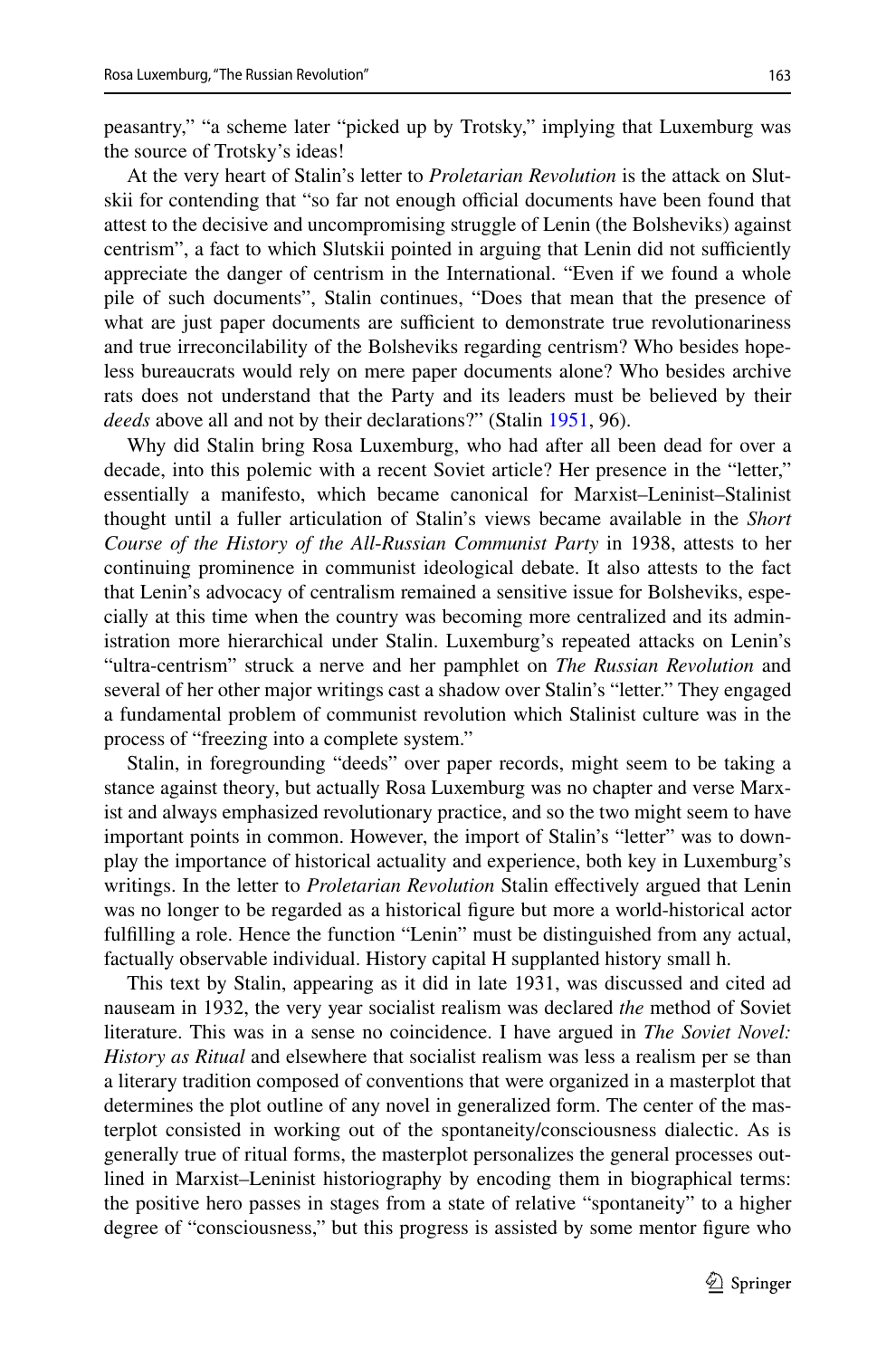is generally a senior, if not the most senior, member of the local communist hierarchy, and the hero's progress in political consciousness enables him to ascend that hierarchy, often to supersede his mentor who is promoted to a higher position elsewhere. And so the climactic moment of self-mastery is at the same time an affirmation of the Soviet status quo with the Party as absolute authority.

This masterplot, then, enacts a dialectic that is at the heart of Leninist revolutionary theory and also at the heart of Luxemburg's polemic with Lenin and the Bolsheviks. In the typical socialist realist novel, the hero's personal progress functions as an allegory for the broader processes at work in Soviet society and in its own way illustrates and endorses the general principles of revolutionary development that Lenin outlined in *What Is To Be Done?* and subsequent texts. Rosa Luxemburg's position on spontaneity a recurring and positive term in all her analyses of revolution, challenged the fundamental tenet of Leninist Marxism, that was enshrined in the socialist realist masterplot. This position Stalin crudely identifes in the "Letter" with Trotsky's theory of permanent revolution.

Though the Leninists and Stalinists were wary, then, of mass action and hence Rosa Luxemburg had to be attacked, her ideas, her advocacy of so called Spontaneism, became more attractive again in the 1960s and 1970s as leftists in Europe such as those in the autonomous movement sought alternatives to Soviet Marxism. Several editions of her work came out at that time, including a fve-volume East German edition that appeared in Berlin in 1970–1975 with Karl Dietz Verlag, a successor to the old leftist publishing enterprises Neuer Weg and Vorwärts, and a three-volume edition of 1971 was published in Frankfurt-am-Main in the West. Now, when the Soviet Union has been dissolved, her infuence can still be felt in, for instance, today's alter-globalization movement; and a fuller complete edition of her collected works is coming out in Germany. The debate about whether or not Luxemburg did change her mind on Lenin's conduct of the Revolution is still alive, too (Hudis et al. [2011\)](#page-11-7).

## **References**

- <span id="page-11-3"></span>Bronner, S. E. (1981). *A revolutionary for our times: Rosa Luxemburg*. London: Plato Press.
- <span id="page-11-2"></span>Ettinger, E. (1986). *Rosa Luxemburg. A life*. Boston: Beacon Press.
- <span id="page-11-4"></span>Frölich, P. (1967). *Rosa Luxemburg: Ideas in action* (3rd revised ed.), tr. Johanna Hoornweg. London: Pluto Press.
- <span id="page-11-7"></span>Hudis, P. et al. (2011). *Did Rosa Luxemburg take back her critique of the Russian Revolution?—A debate among P. Hudis, J. Rose, C. Cutrone, et al.* Retrieved July 5, 2018 from [https://www.internatio](https://www.internationalmarxisthumanist.org/rosa-luxemburg-critique-russian-revolution) [nalmarxisthumanist.org/rosa-luxemburg-critique-russian-revolution](https://www.internationalmarxisthumanist.org/rosa-luxemburg-critique-russian-revolution).
- <span id="page-11-6"></span>Lenin, V. I. (1988). *What is to be done?* Translated by Joe Fineberg and George Hanna. London: Penguin Books.
- <span id="page-11-5"></span>Lenin, V. I. (1992). *The state and revolution*. Introduced and translated by Robert Service. London: Penguin Books.
- <span id="page-11-1"></span>Levi, P. (1922). "Einleitung" in Rosa Luxemburg. In *Die Russische Revolution. Eine kritische Würdigung aus dem Nachlass von Rosa Luxemburg*, Herausgegeben und eingeleitet von Paul Levi. Berlin: Verlag Gesellschaft und Erziehung G. m. b. H.
- <span id="page-11-0"></span>Lukács, G. (1999). *History and class consciousness: Studies in Marxist dialectics*, Trans. Rodney Livingstone. Cambridge: MIT Press.